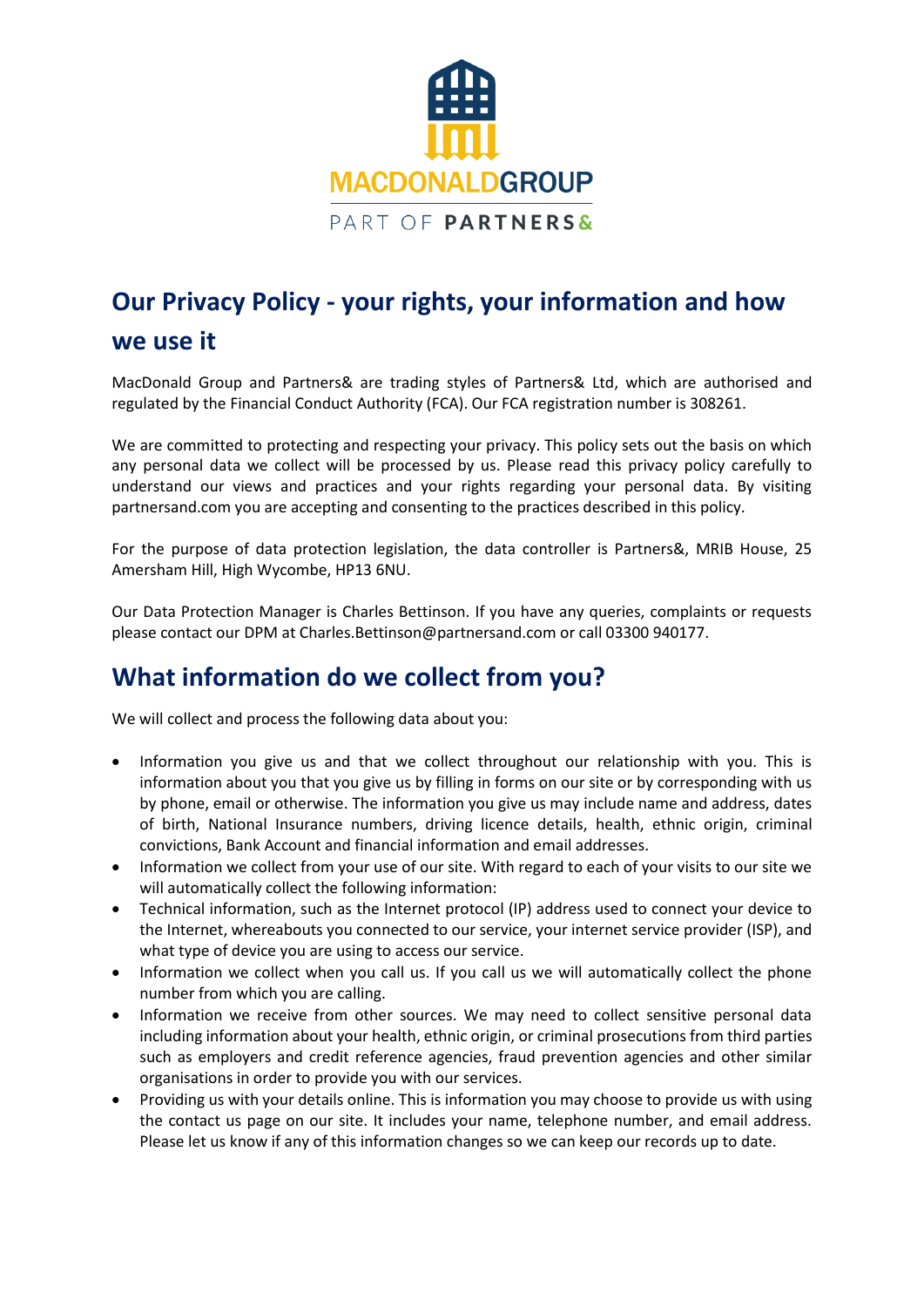# **Why do we collect this information?**

We use this information in the following ways:

- In order to take steps necessary to assess whether we can enter into a contract with you and in order to perform our contract with you. This includes carrying out our obligations to you and providing you with our products and services.
- For the purpose of improving our service to you, to ensure that content from our site is presented in the most effective manner for you and for your device.
- To deal with any legal queries relating to your use of our service.
- To provide you with service communications so that you receive a full and functional service and so we can perform our obligations to you. These may be sent by email, post or by phone. These will include notifications about changes to our service.
- To provide you with marketing communications including, with your permission, information about other goods and services we offer that are similar to those that you have already purchased or enquired about.

## **Information we collect from your use of the site**

We will use this information for the following purposes:

- To administer our site and for internal operations, including troubleshooting, data analysis, testing, research, statistical and survey purposes.
- To improve our site to ensure that content is presented in the most effective manner for you and for your device.
- As part of our efforts to keep our site safe and secure.
- To measure or understand the effectiveness of advertising we serve to you and others, and to deliver relevant advertising to you.
- Information we collect throughout our relationship. We will use this information to help us provide you with our services.
- Information we receive from other sources. See the 'Who might we share your information with?' section below for details of how we use information in conjunction with our associated third parties.

## **How long do we keep hold of your information?**

We will keep information about you for a maximum of 6 years after the end of our relationship with you (and longer in respect of certain claims) unless legal or regulatory obligations require otherwise or we are required to remove such data from our records.

We will not retain your information if you do not take up our services unless you would like us to contact you again in the future.

### **Who might we share your information with?**

We will only supply your personal information to other parties where such a transfer is a necessary part of the activities that we undertake, where you give us consent or where we are required to do so by law or regulation You agree that for the purposes set out in the 'Why do we collect this information?' section above, we have the right to share your personal information with: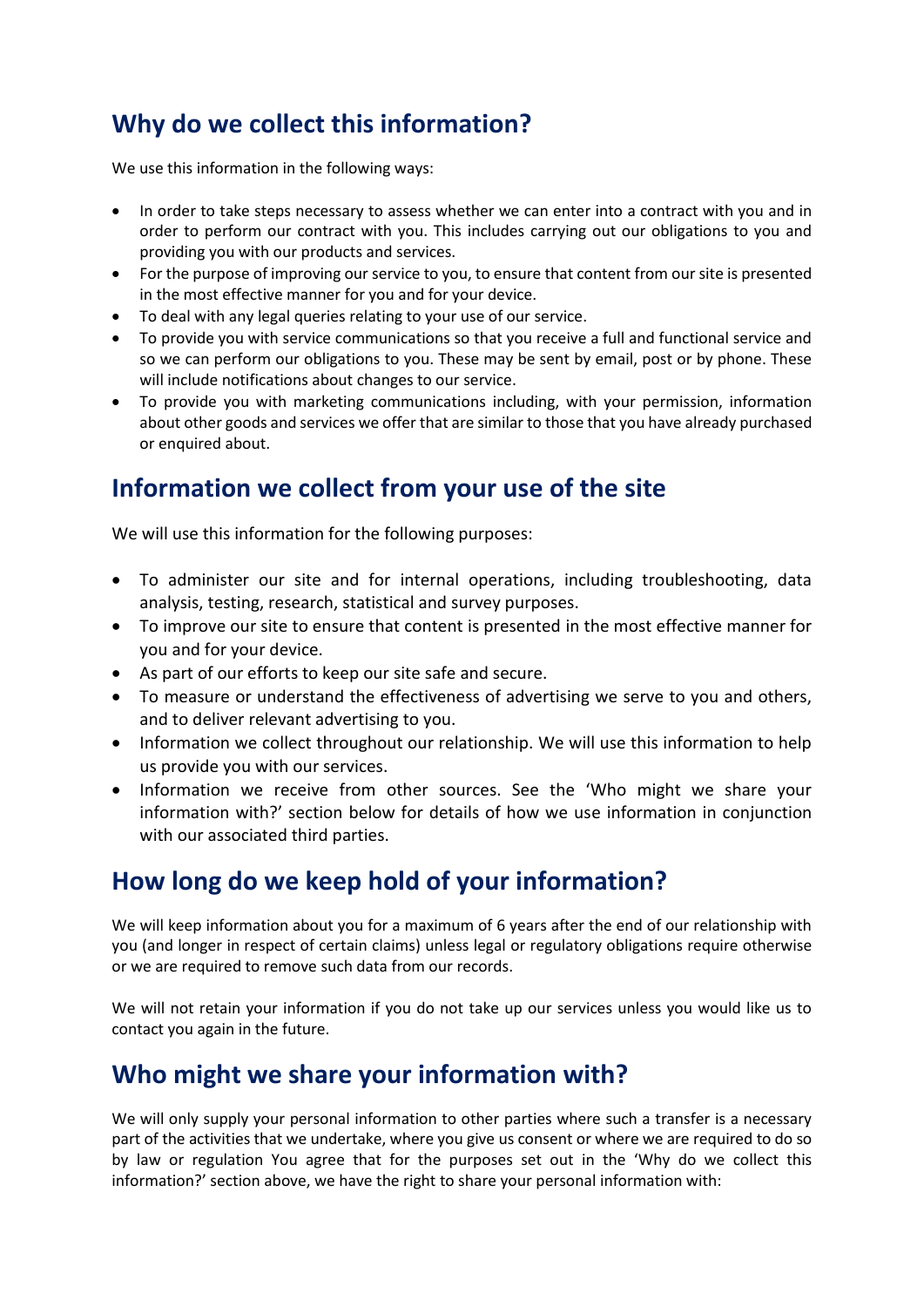- Selected associated third parties, some of whom we appoint to provide services, including: business partners, subsidiaries, suppliers and sub-contractors for the performance of any contract we enter into with you.
- Analytics and search engine providers that assist us in the improvement and optimisation of our site.
- Customer survey providers in order to receive feedback and improve our services.
- Any member of our group, which means our subsidiaries.

Additionally, we will disclose your personal information to the relevant third party:

- In the event that we sell or buy any business or assets, in which case we will disclose your personal data to the prospective seller or buyer of such business or assets.
- If we are acquired by a third party, in which case personal data held by it about its customers will be one of the transferred assets.
- If we are under a duty to disclose or share your personal data in order to comply with any legal obligation, or in order to enforce or apply our terms of use and other agreements; or to protect the rights, property, or safety of our customers, our regulator, or others. [This includes exchanging information with other companies and organisations for the purposes of fraud protection and prevention of money laundering and credit risk reduction].

### **How is your data stored and kept secure?**

At Partners& we take your safety and security very seriously and we are committed to protecting your personal and financial information. All information kept by us is stored on our secure servers.

We do not transfer your data outside the European Economic Area ("EEA"). If in future we do need to transfer your data outside the EEA, we will only do so if adequate protection measures are in place in compliance with data protection legislation.

## **What are your rights?**

Where processing of your personal data is based on consent, you can withdraw that consent at any time.

You have the following rights. You can exercise these rights at any time by contacting us at Partners&, MRIB House, 25 Amersham Hill, High Wycombe, HP13 6NU.

Under data protection law, you have rights which are subject to legal and regulatory requirements, including:

- Your right of access You have the right to ask us for copies of your personal information.
- Your right to rectification You have the right to ask us to rectify information you think is inaccurate. You also have the right to ask us to complete information you think is incomplete.
- Your right to erasure You have the right to ask us to erase your personal information in certain circumstances.
- Your right to restriction of processing You have the right to ask us to restrict the processing of your information in certain circumstances. You have the option to "opt-out" of us sending you any marketing communications
- Your right to object to processing You have the right to object to the processing of your personal data in certain circumstances.